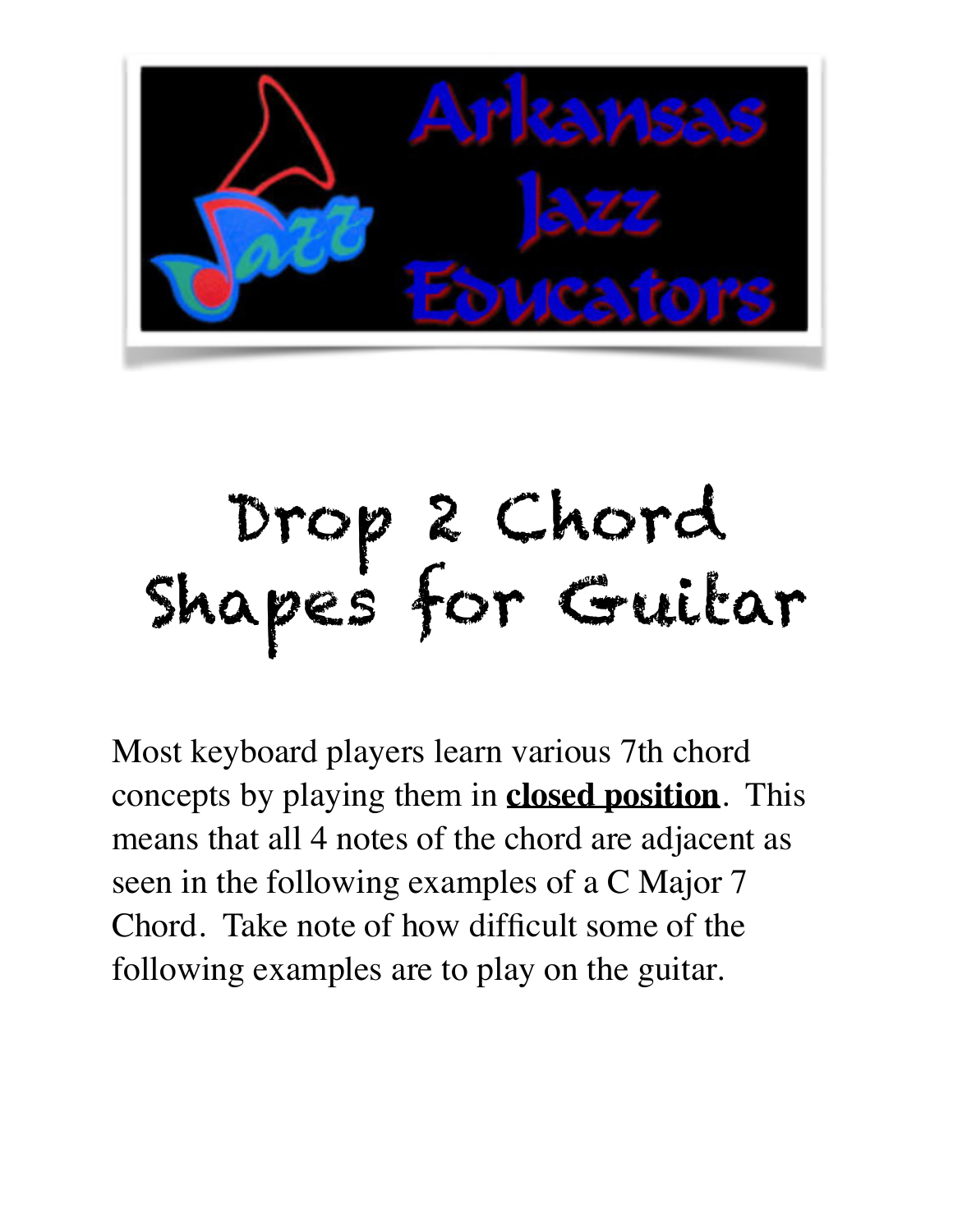This **root position** (root in the bass) C major 7 chord isn't that bad of a voicing on the guitar, and is actually common. We will see how uncomfortable its inversions are.



Here's the same chord in **1st inversion** (3rd in the bass). This one is painful! Ouch!

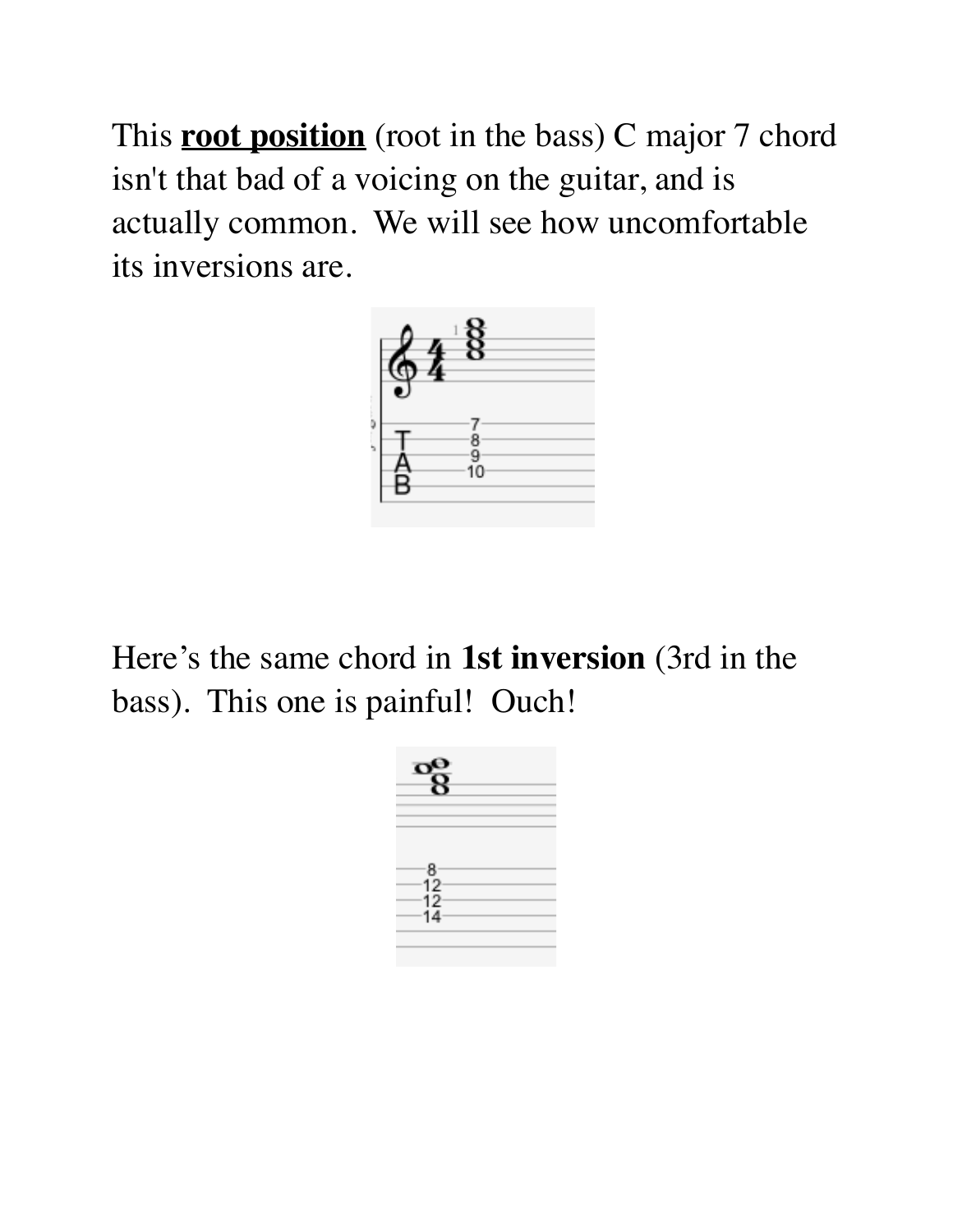Here's one in **2nd inversion** (5th in the bass). As you can see, it's not any friendlier than the last one.



Finally, we have the chord in **3rd inversion** (7th in the bass). Another terrible shape for the fingers. Let's take the all these examples and see how we can turn them into Drop 2 voicings.

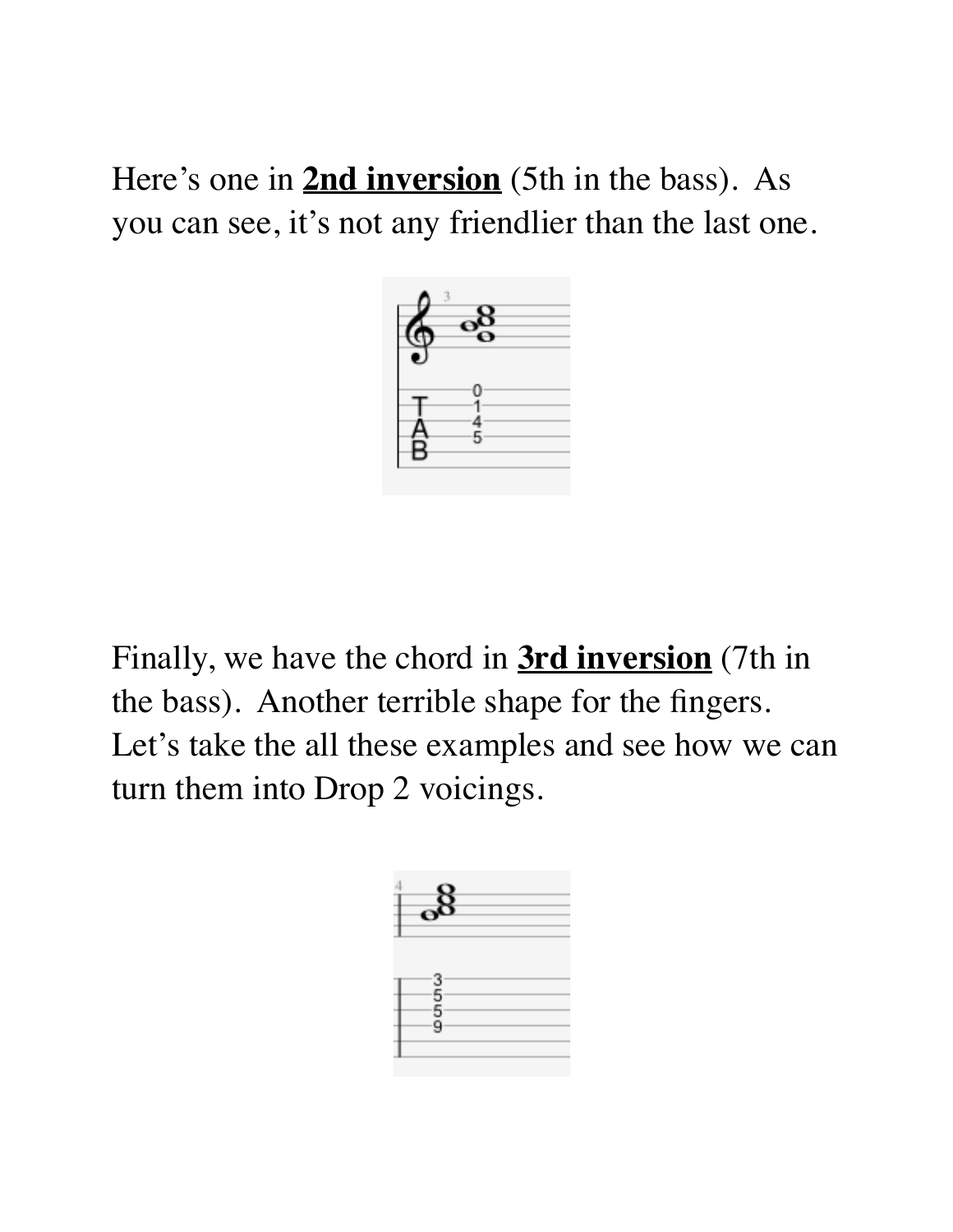To put a closed position chord in a drop 2 voicing, all we have to do is take the 2nd to highest note and put it in the bass. Let's do this with the previous examples, as well as explore other 7th chord qualities.

| Drop 2 (Move second highest note down an octave) |    | Better fingering  |  |
|--------------------------------------------------|----|-------------------|--|
|                                                  |    | $\mathbf{\Omega}$ |  |
|                                                  |    |                   |  |
|                                                  |    | $\mathbf o$       |  |
|                                                  |    |                   |  |
|                                                  |    |                   |  |
|                                                  |    | 12                |  |
| 10                                               |    |                   |  |
|                                                  | 10 | 10                |  |

Above we have the root inversion Major 7 chord in the first example. We've simply taken the 2nd to highest note (G) and dropped it down an octave. Then we refingered to put the notes on adjacent strings.

#### Let's do the same thing to a dominant 7 chord now.

| C <sub>7</sub>  | Drop 2 | better fingerings                  |                                 |
|-----------------|--------|------------------------------------|---------------------------------|
| ാഭ              |        | $p_{\mathbf{O}}$                   | $_{12}$ d $\boldsymbol{\Omega}$ |
|                 |        | О<br>$\bullet$                     | O<br>$\bullet$                  |
|                 |        |                                    |                                 |
|                 | r.     |                                    |                                 |
| 10 <sup>°</sup> | $10-$  | 10 <sub>1</sub><br>10 <sup>°</sup> |                                 |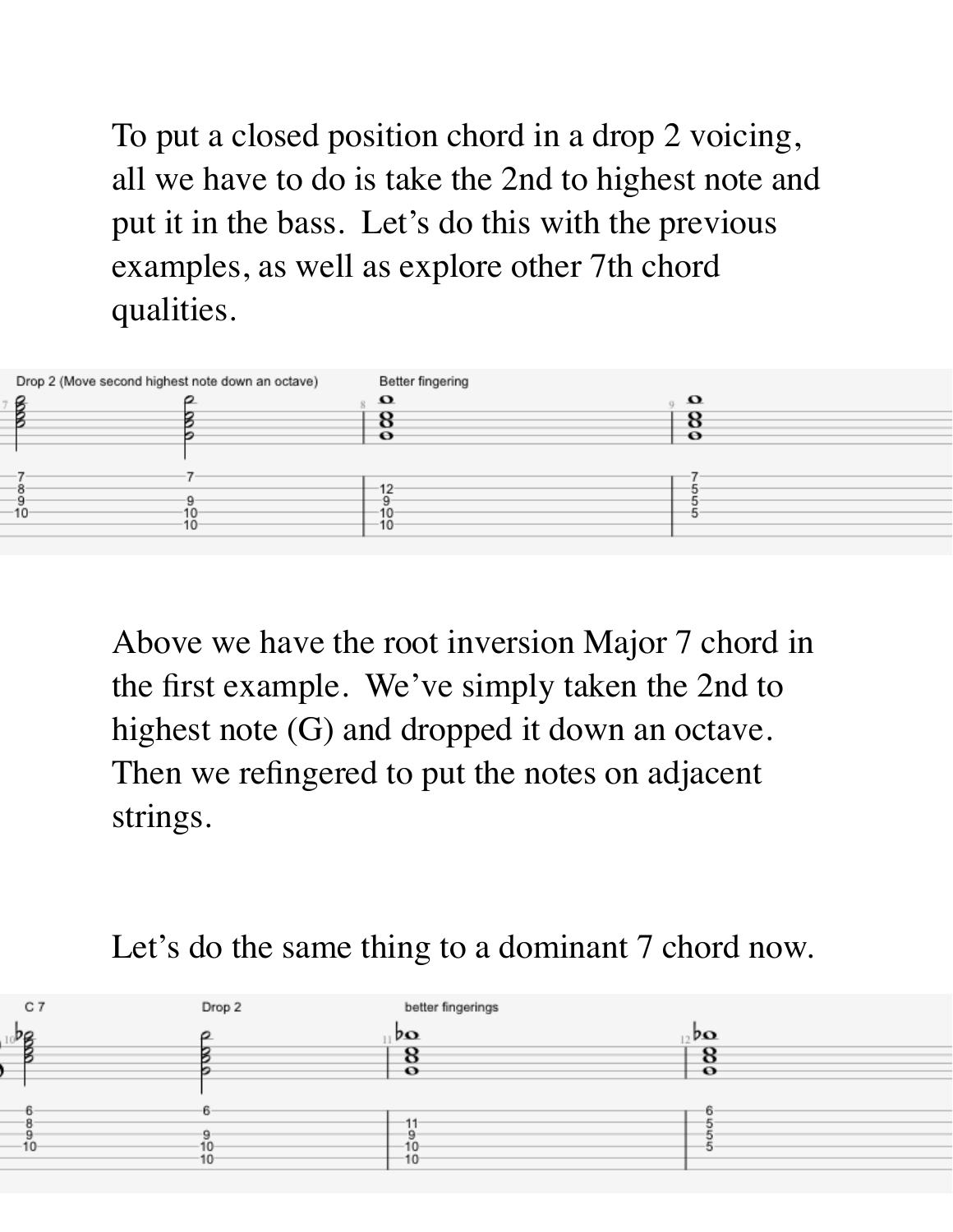### Here is a minor 7 chord turned into a drop 2 voicing.



#### minor 7 b5 (half-diminished)



#### Finally, a diminished 7 chord.

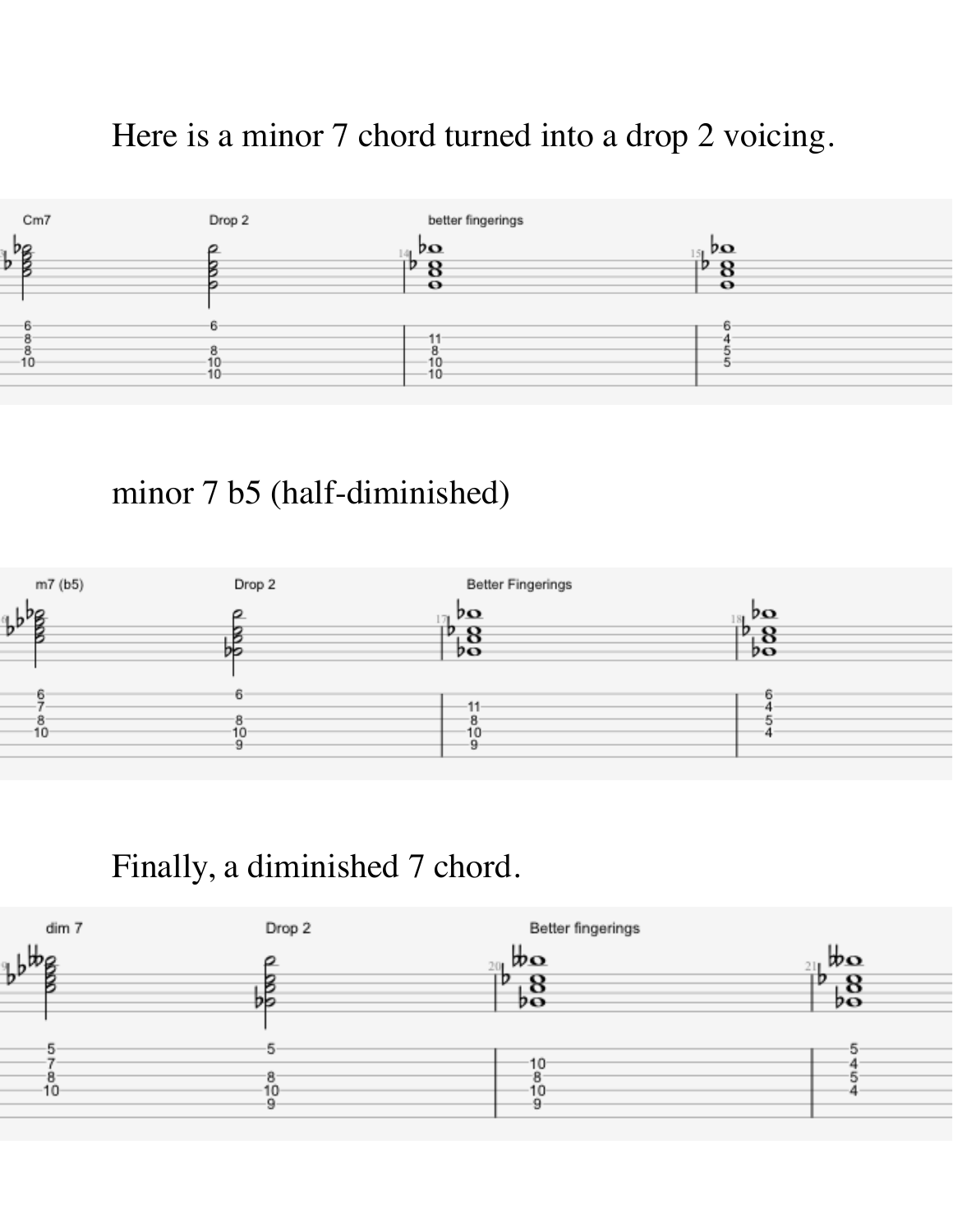We can now do the same thing with the closed 1st inversion chord shapes. We will not need to do the diminished 7 shape again since it is the same shape.

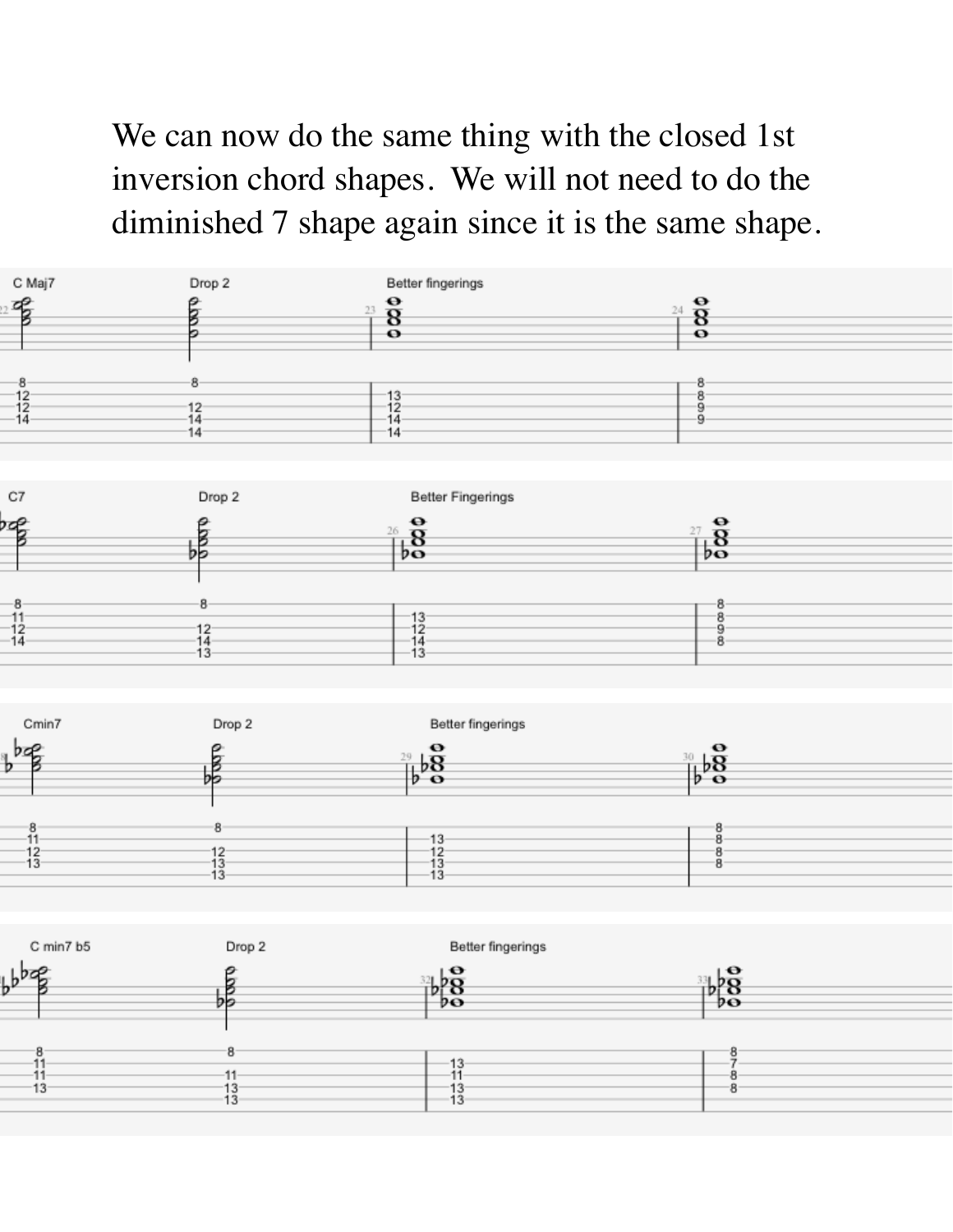Here the closed 2nd inversion chord shapes moved to drop 2 voicings.



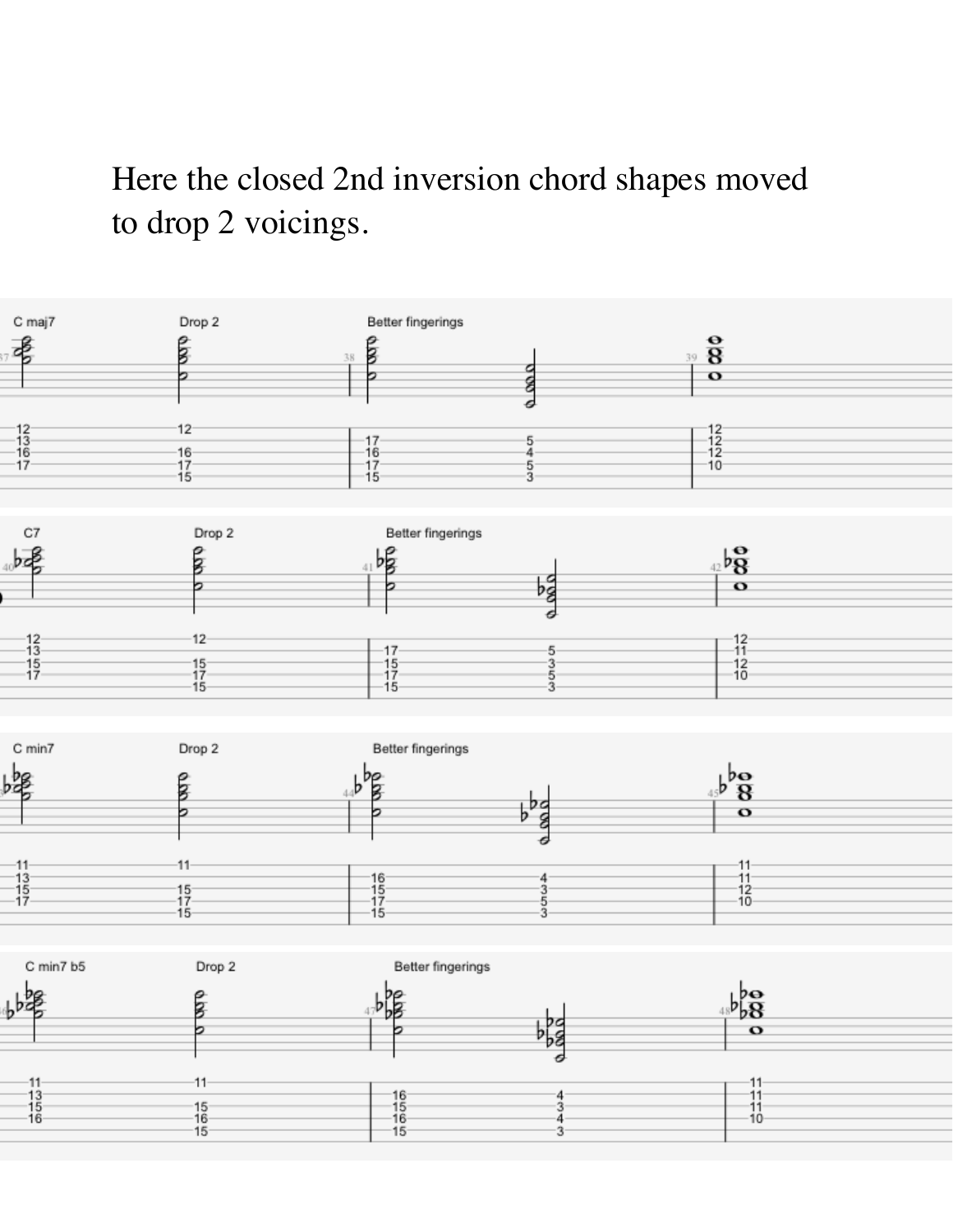## Closed 3rd inversion chords moved to Drop 2.







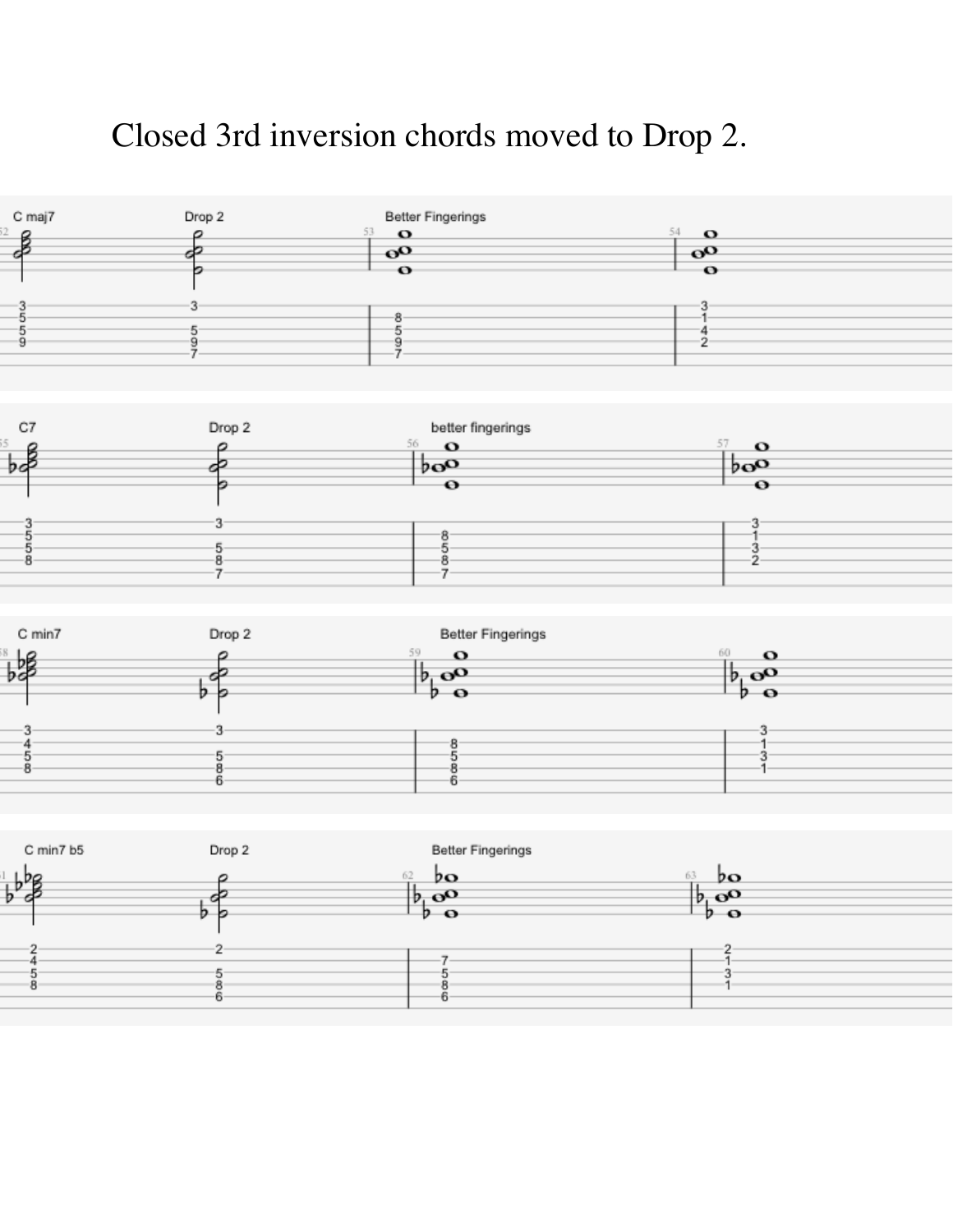A great way to get proficient in these shapes is to play inversions of the same chord in succession. This will help you visualize the chords, and connect them in your mind. Here are the C Major 7 shapes. Try to target the root note (C) of each chord before you play it. This will help.

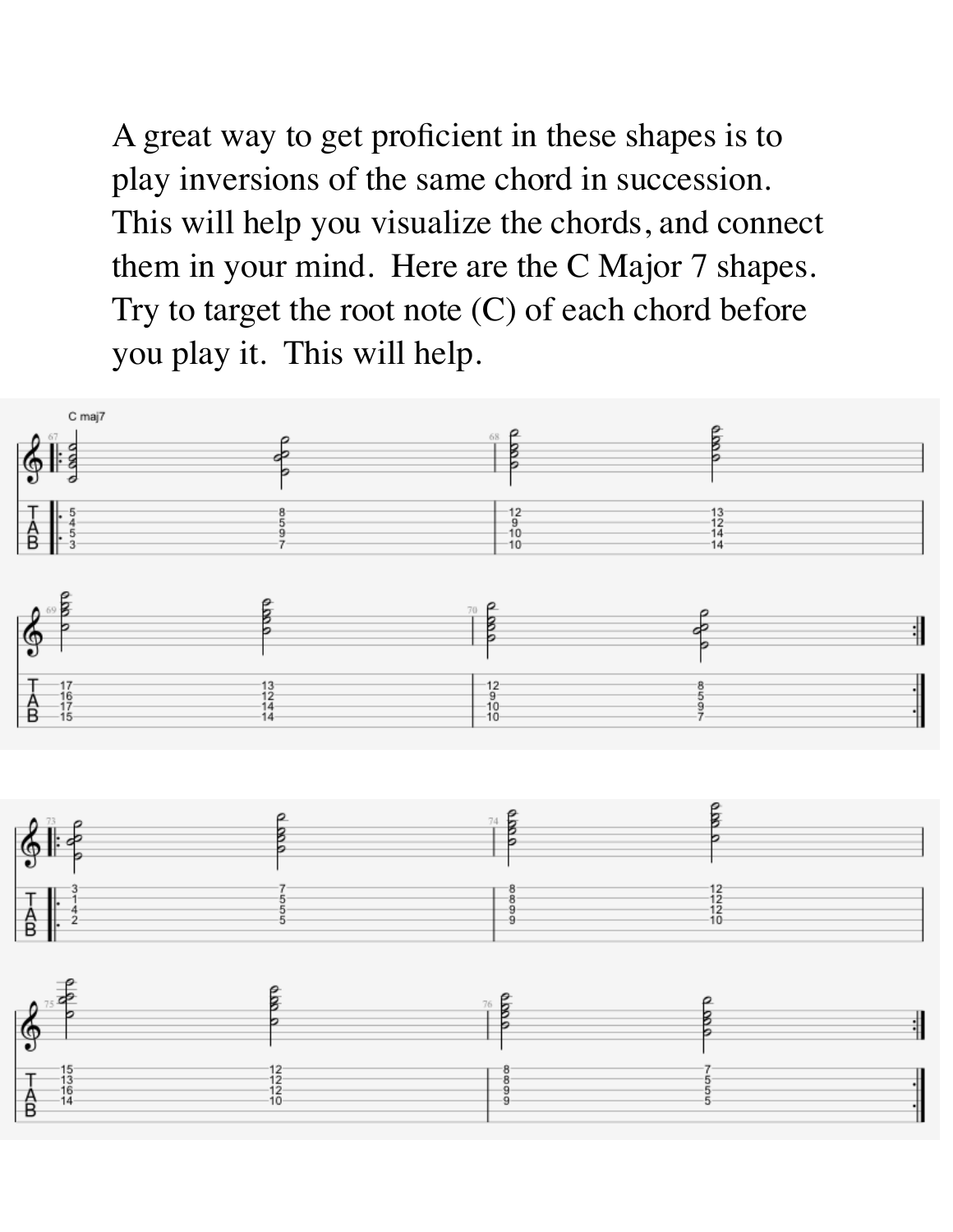





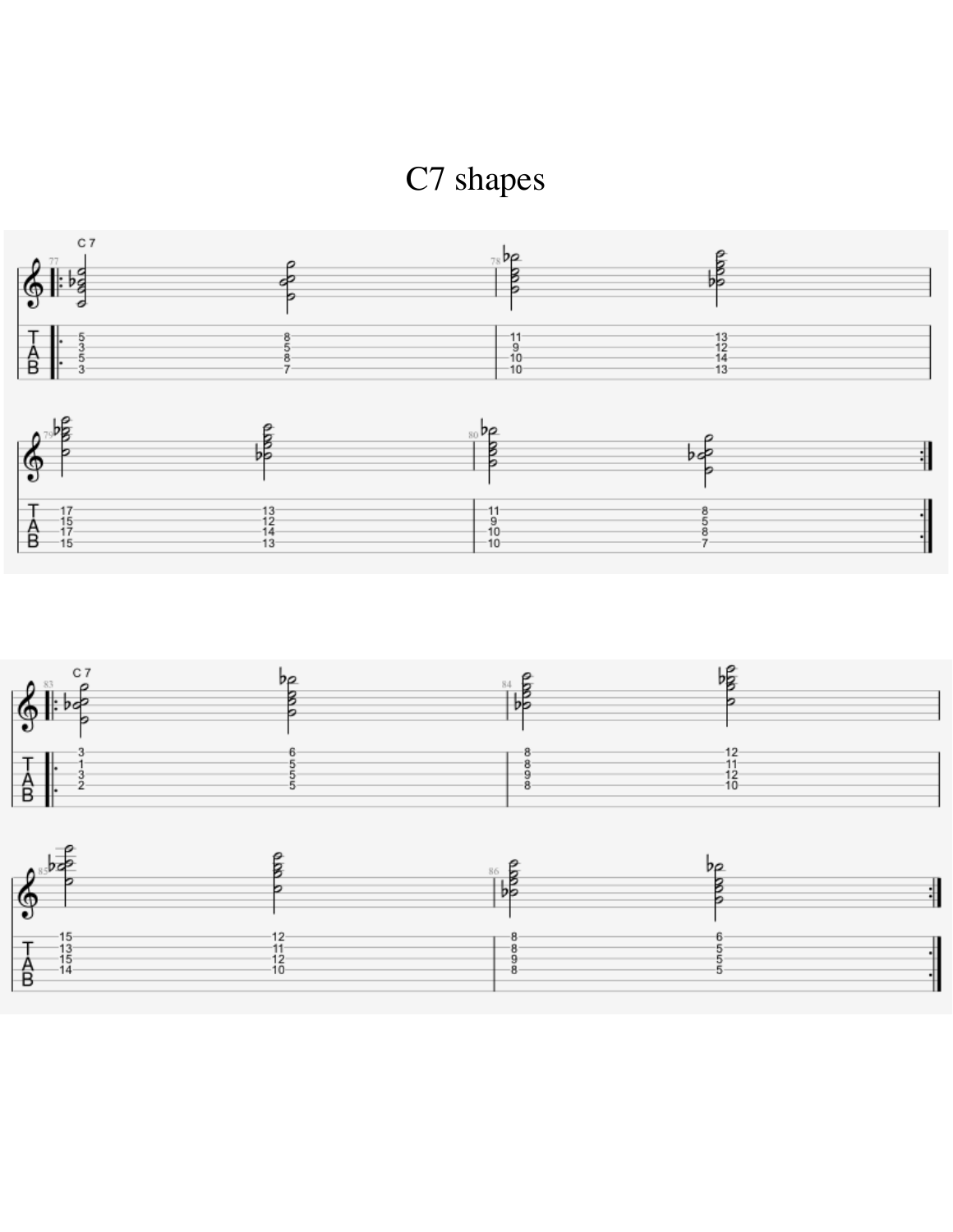C min7 shapes





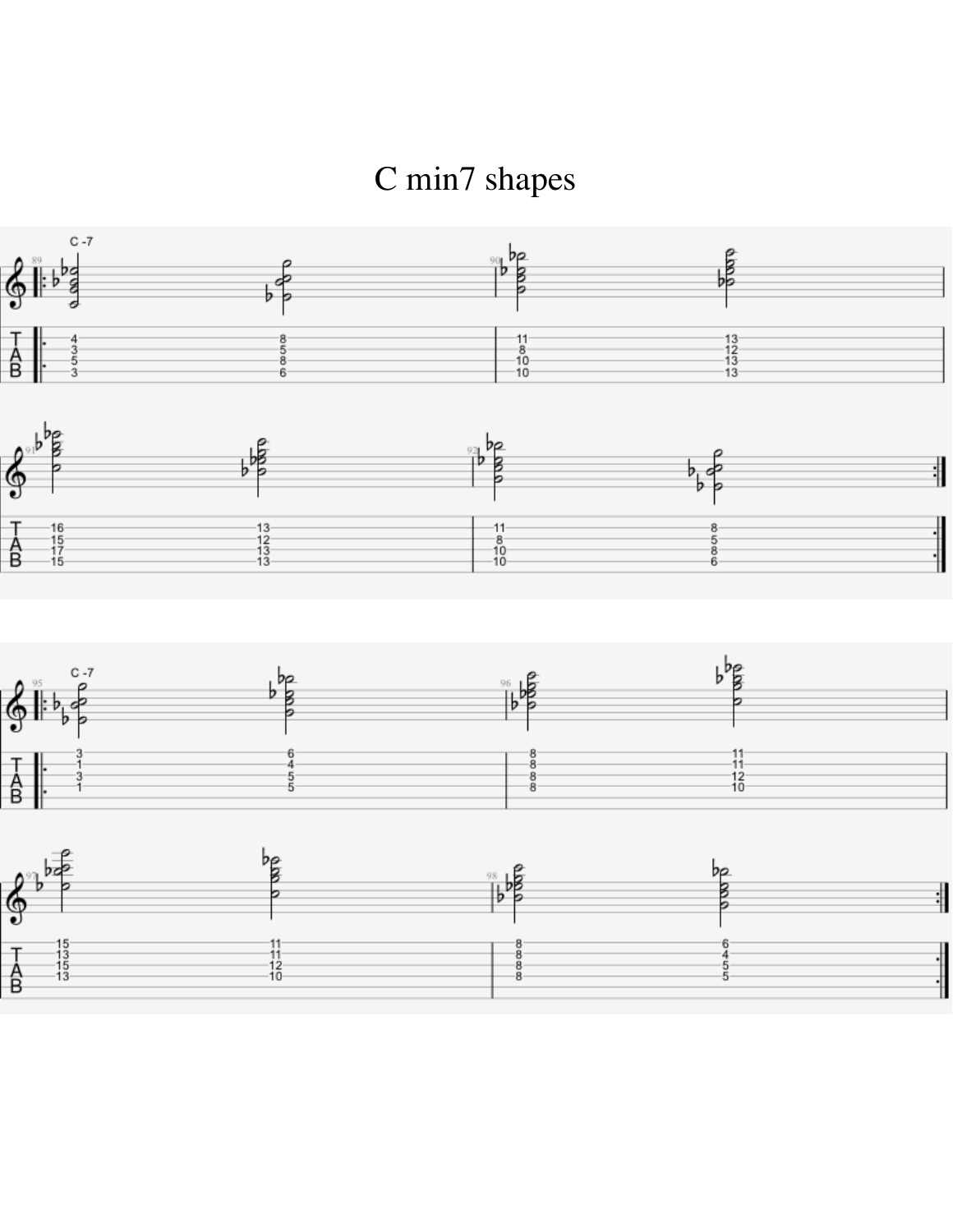### C min7 b5 (Half-Diminished) shapes





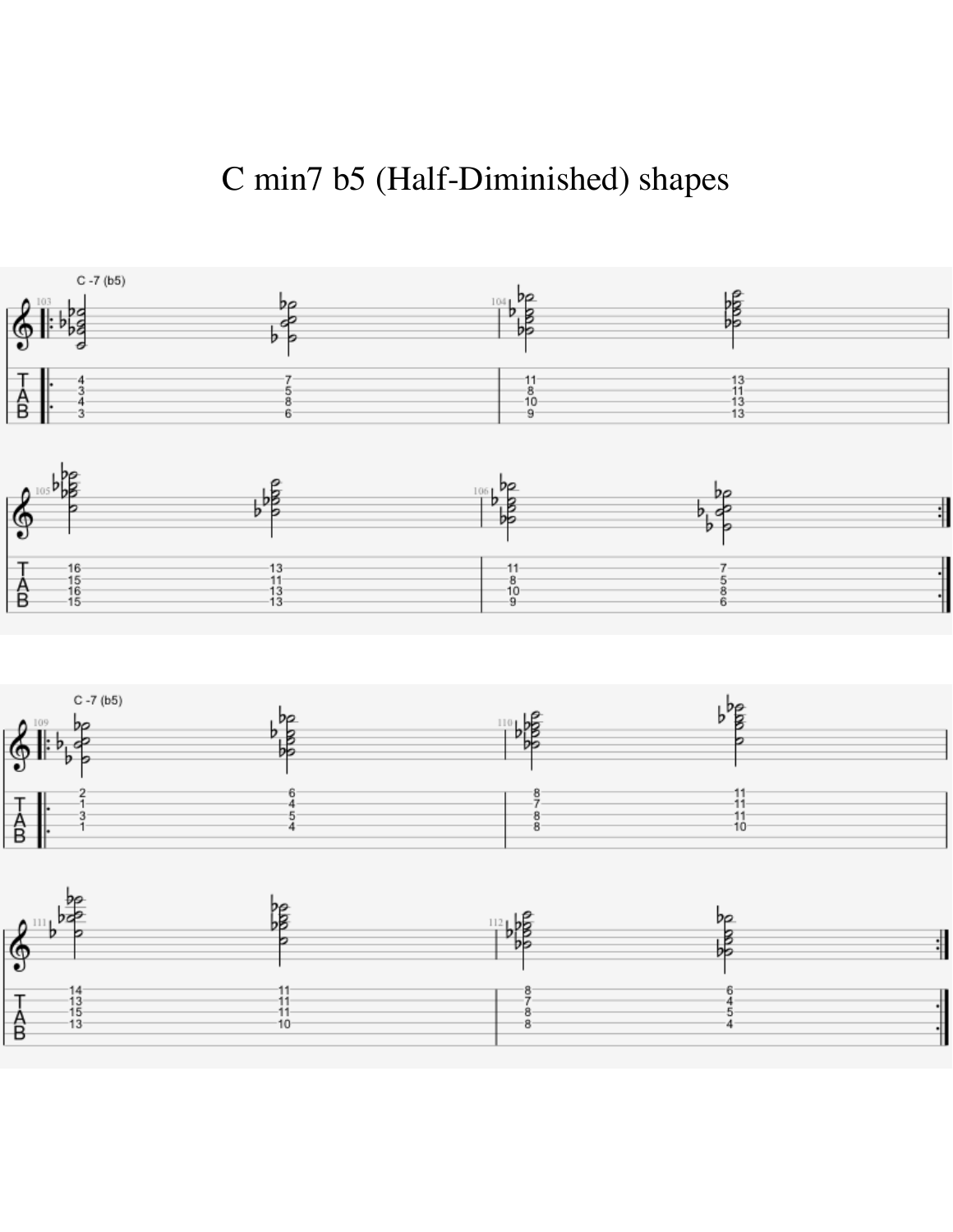C diminished 7 shape







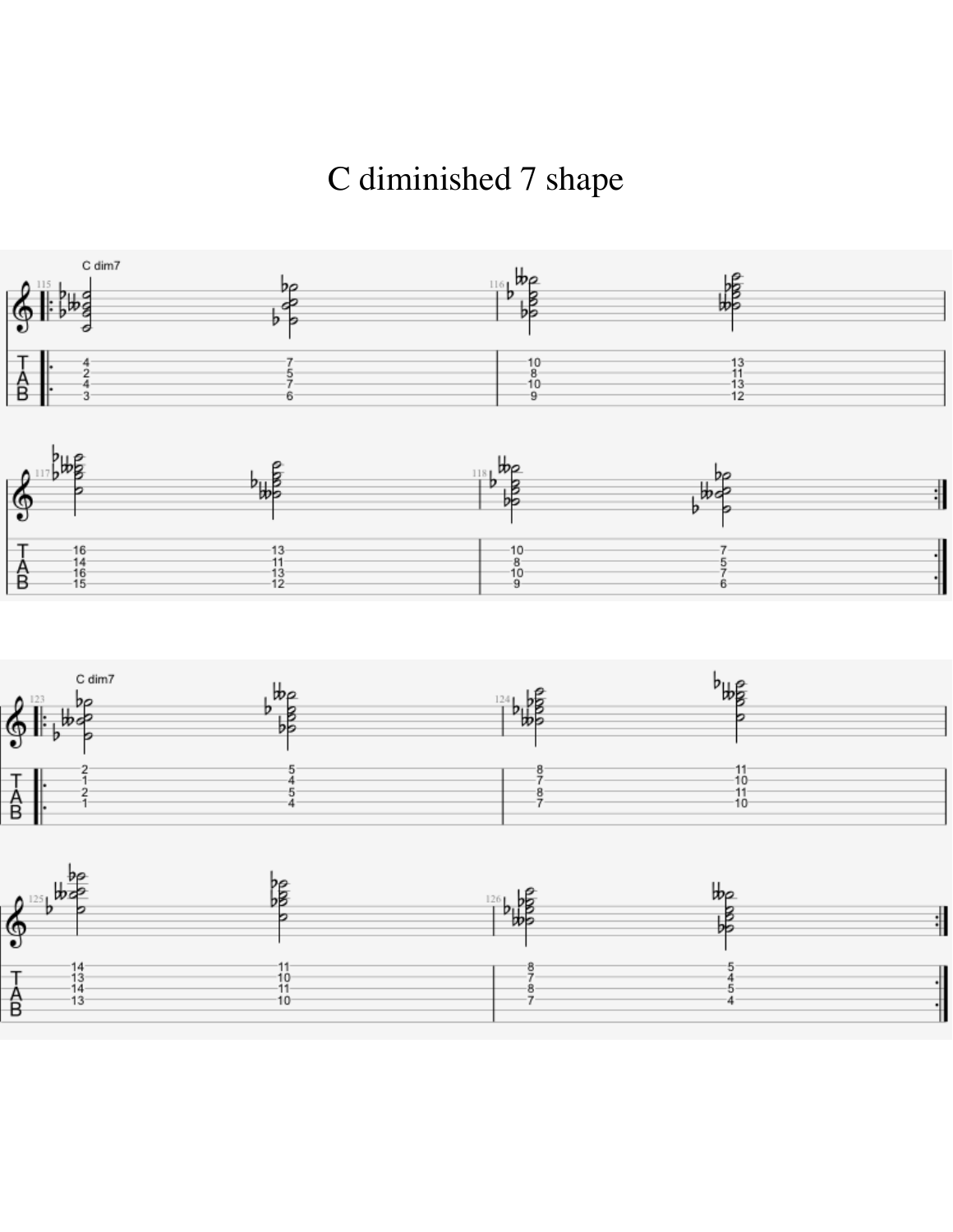# - Half Step Magic Pt. 1

One cool thing about a diminished 7th chord shape is that you can raise any note a half step and make a half diminished chord. Check out these examples.